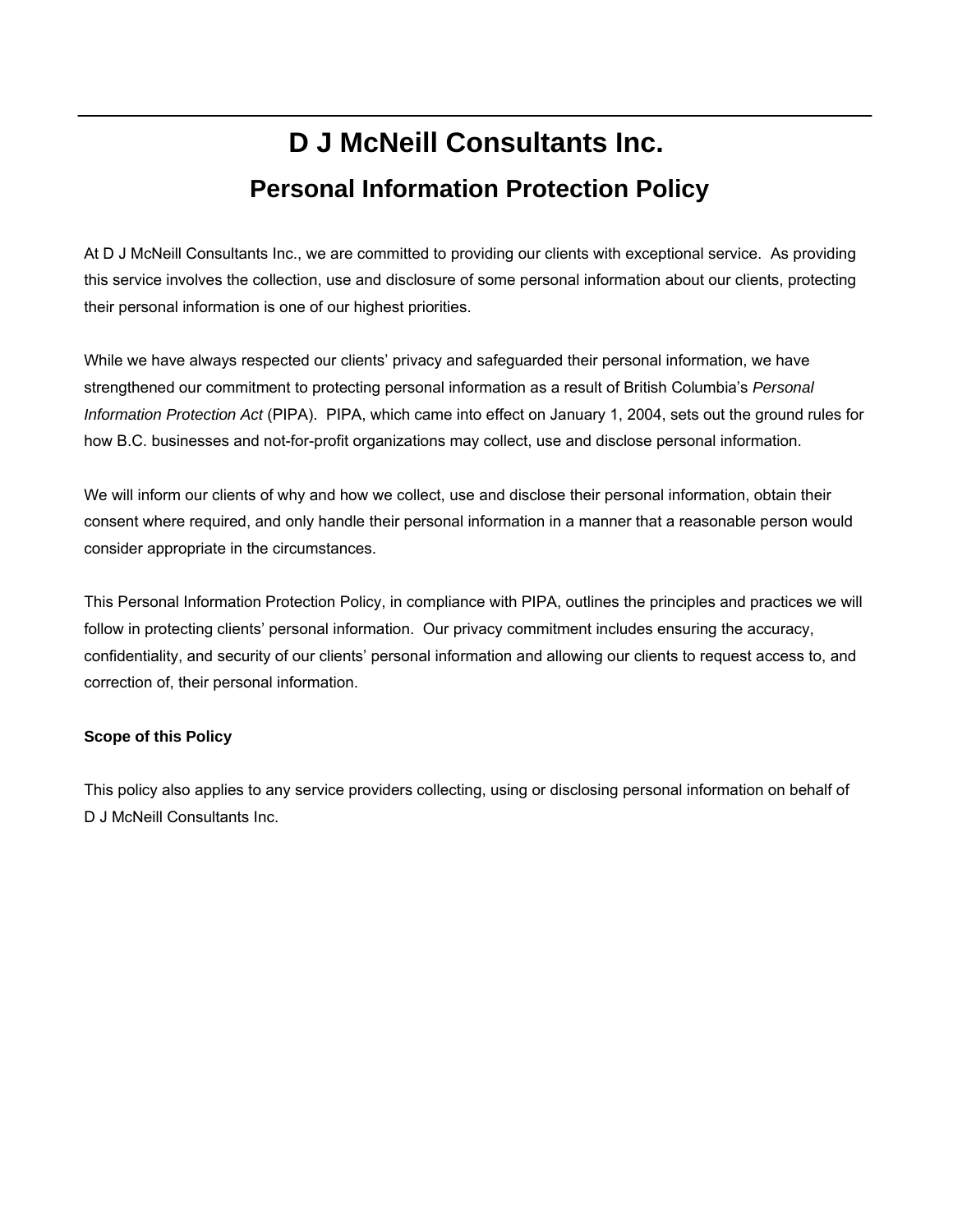## **Definitions**

*Personal Information –*means information about an identifiable *individual* including name, age, home address and phone number, social insurance number, marital status, income, credit history, and employment information*.* Personal information does not include contact information (described below).

*Contact information* – means information that would enable an individual to be contacted at a place of business and includes name, position name or title, business telephone number, business address, business email or business fax number. Contact information is not covered by this policy or PIPA.

*Privacy Officer* – means the individual designated responsibility for ensuring that D J McNeill Consultants Inc. complies with this policy and PIPA.

## **Policy 1 – Collecting Personal Information**

- 1.1 Unless the purposes for collecting personal information are obvious and the client voluntarily provides his or her personal information for those purposes, we will communicate the purposes for which personal information is being collected, either orally or in writing, before or at the time of collection.
- 1.2 We will only collect client information that is necessary to fulfill the following purposes:
	- To verify identity;
	- To verify creditworthiness;
	- To identify client preferences;
	- To understand the needs of our clients;
	- To open and manage an account;
	- To deliver requested products and services
	- To provide services;
	- To contact our clients;
	- To ensure a high standard of service to our clients;
	- To meet regulatory requirements;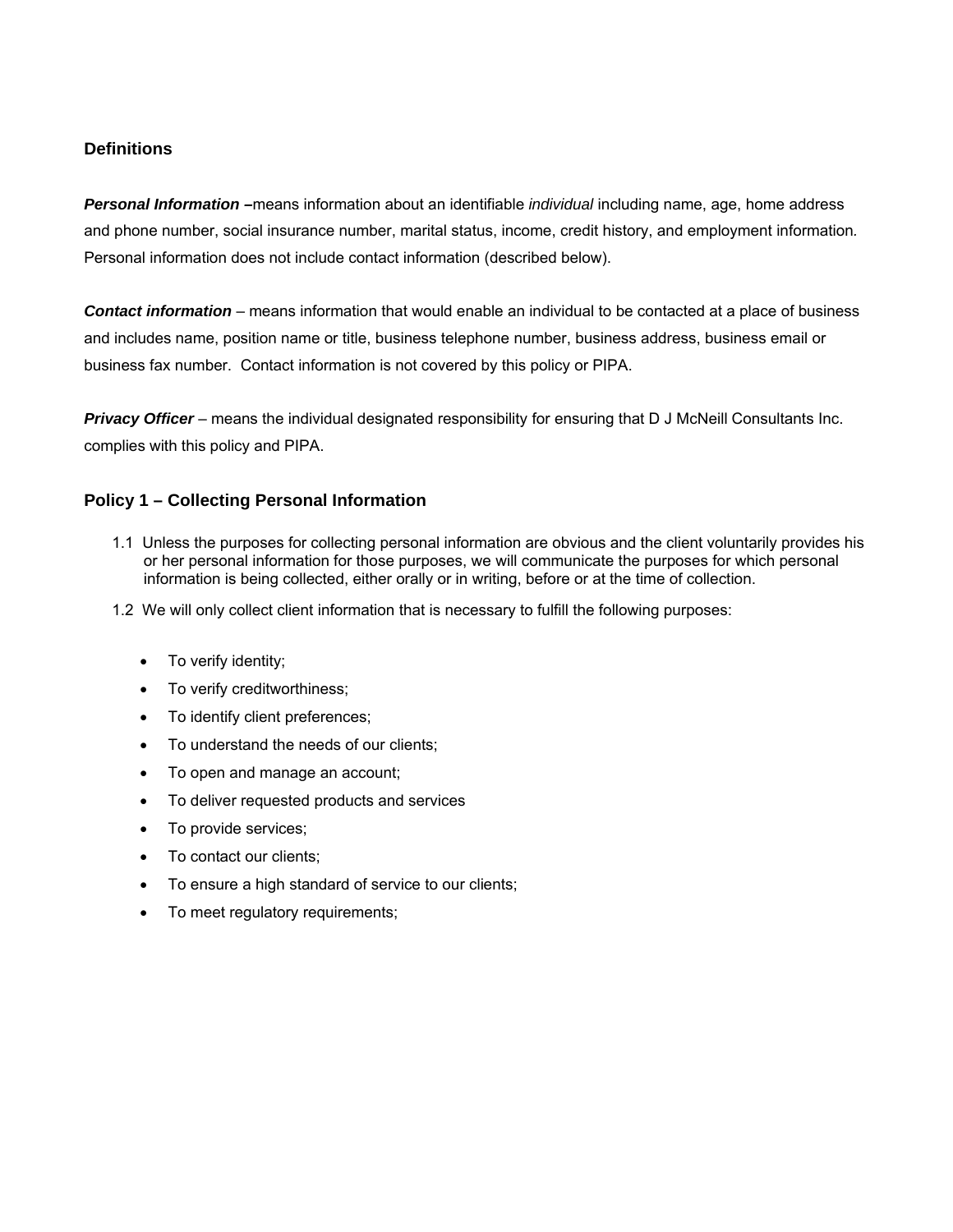### **Policy 2 – Consent**

- 2.1 We will obtain client consent to collect, use or disclose personal information (except where, as noted below, we are authorized to do so without consent).
- 2.2 Consent can be provided orally, in writing, or electronically or it can be implied where the purpose for collecting using or disclosing the personal information would be considered obvious and the client voluntarily provides personal information for that purpose.
- 2.3 Consent may also be implied where a client is given notice and a reasonable opportunity to opt-out of his or her personal information being used for mail-outs or the marketing of new services or products and the client does not opt-out.
- 2.4 Subject to certain exceptions (e.g., the personal information is necessary to provide the service or product, or the withdrawal of consent would frustrate the performance of a legal obligation), clients can withhold or withdraw their consent for D J McNeill Consultants Inc. to use their personal information in certain ways. A client's decision to withhold or withdraw their consent to certain uses of personal information may restrict our ability to provide a particular service or product. If so, we will explain the situation to assist the client in making the decision.
- 2.5 We may collect, use or disclose personal information without the client's knowledge or consent in the following limited circumstances:
	- When the collection, use or disclosure of personal information is permitted or required by law;
	- In an emergency that threatens an individual's life, health, or personal security;
	- When the personal information is available from a public source (e.g., a telephone directory);
	- When we require legal advice from a lawyer;
	- For the purposes of collecting a debt;
	- To protect ourselves from fraud;
	- To investigate an anticipated breach of an agreement or a contravention of law

## **Policy 3 – Using and Disclosing Personal Information**

- 3.1 We will only use or disclose client personal information where necessary to fulfill the purposes identified at the time of collection or for a purpose reasonably related to those purposes such as:
	- To conduct client surveys in order to enhance the provision of our services;
	- To contact our clients directly about products and services that may be of interest;
- 3.2 We will not use or disclose client personal information for any additional purpose unless we obtain consent to do so.
- 3.3 We will not sell client lists or personal information to other parties.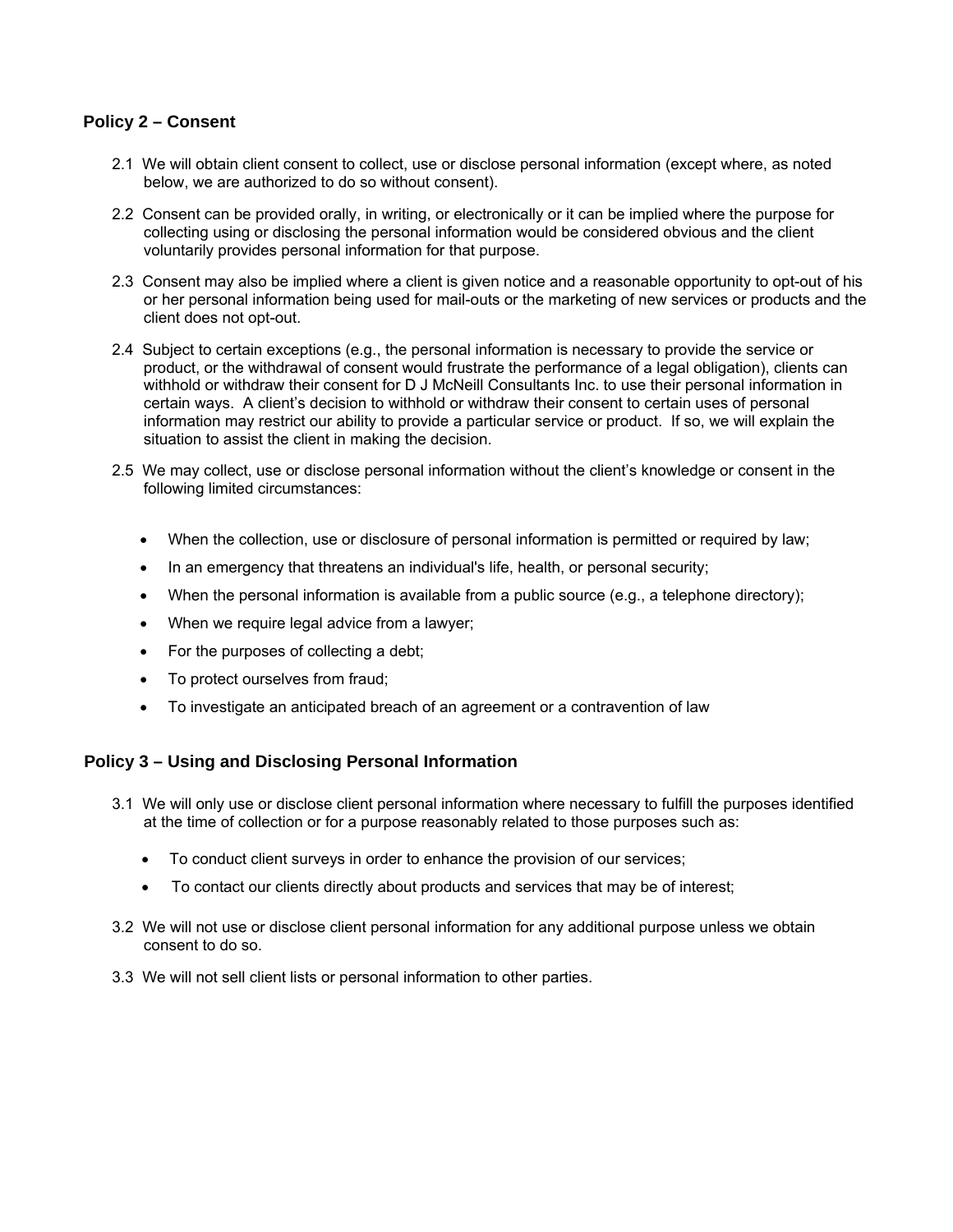### **Policy 4 – Retaining Personal Information**

- 4.1 If we use client personal information to make a decision that directly affects the client, we will retain that personal information for at least one year so that the client has a reasonable opportunity to request access to it.
- 4.2 Subject to policy 4.1, we will retain client personal information only as long as necessary to fulfill the identified purposes or a legal or business purpose.

### **Policy 5 – Ensuring Accuracy of Personal Information**

- 5.1 We will make reasonable efforts to ensure that client personal information is accurate and complete where it may be used to make a decision about the client or disclosed to another organization.
- 5.2 Clients may request correction to their personal information in order to ensure its accuracy and completeness. A request to correct personal information must be made in writing to the Privacy Officer and provide sufficient detail to identify the personal information and the correction being sought.
- 5.3 If the personal information is demonstrated to be inaccurate or incomplete, we will correct the information as required and send the corrected information to any organization to which we disclosed the personal information in the previous year. If the correction is not made, we will note the clients' correction request in the file.

#### **Policy 6 – Securing Personal Information**

- 6.1 We are committed to ensuring the security of client personal information in order to protect it from unauthorized access, collection, use, disclosure, copying, modification or disposal or similar risks.
- 6.2 The following security measures will be followed to ensure that client personal information is appropriately protected:

physically securing offices where personal information is held;

the use of user IDs, passwords, encryption, and firewalls.

- 6.3 We will use appropriate security measures when destroying clients' personal information such as shredding documents and deleting electronically stored information.
- 6.4 We will continually review and update our security policies and controls as technology changes to ensure ongoing personal information security.